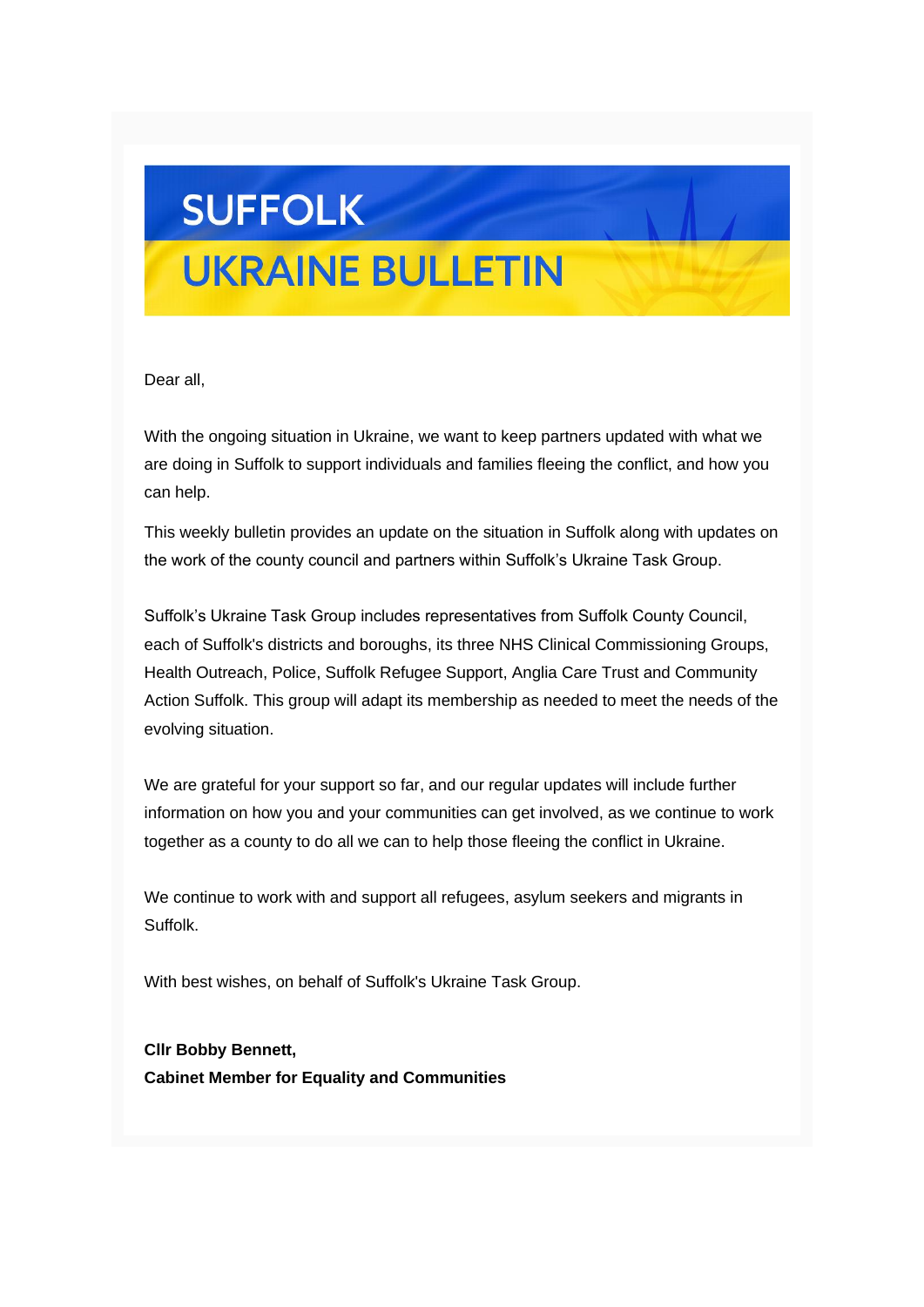**Stuart Keeble, Director of Public Health in Suffolk**

# **WELCOMING UKRAINIAN REFUGEES**

The Homes for Ukraine Scheme [Homes for Ukraine –](https://suffolk.us15.list-manage.com/track/click?u=6a4b611d774833befc266f91b&id=b98ba1dd71&e=6f11f42378) Homes for Ukraine – Local [Sponsorship Scheme for Ukraine \(campaign.gov.uk\)](https://suffolk.us15.list-manage.com/track/click?u=6a4b611d774833befc266f91b&id=b98ba1dd71&e=6f11f42378) was launched on Monday 14 March to allow individuals, charities, community groups and businesses in the UK to bring Ukrainians to safety – including those with no family ties to the UK.

#### **What happens next**

Once a Sponsor is matched with a Ukraine citizen or family, and a visa application has been submitted to the Home Office, your details are downloaded by Suffolk County Council via the Department of Levelling Up, Housing and Communities (DLUHC) portal daily, Monday to Friday. This information is usually received by Suffolk County Council within 1-2 working days of the visa application being submitted.

Suffolk County Council aims to call each sponsor within 2 working days of being made aware that the visa application has been applied for, to gather information which feeds into the initial accommodation and Disclosure and Barring Service (DBS) checks that are undertaken in parallel with the Home Office considering the visa application.

The visa process, accommodation and DBS checks are not done in any specific order, but they must all be completed. Sometimes Visas will be issued before other checks are completed.

We are working our way through our list of Sponsors. If you have not already heard from us, we will be in touch soon. Please bear with us as we work through this process.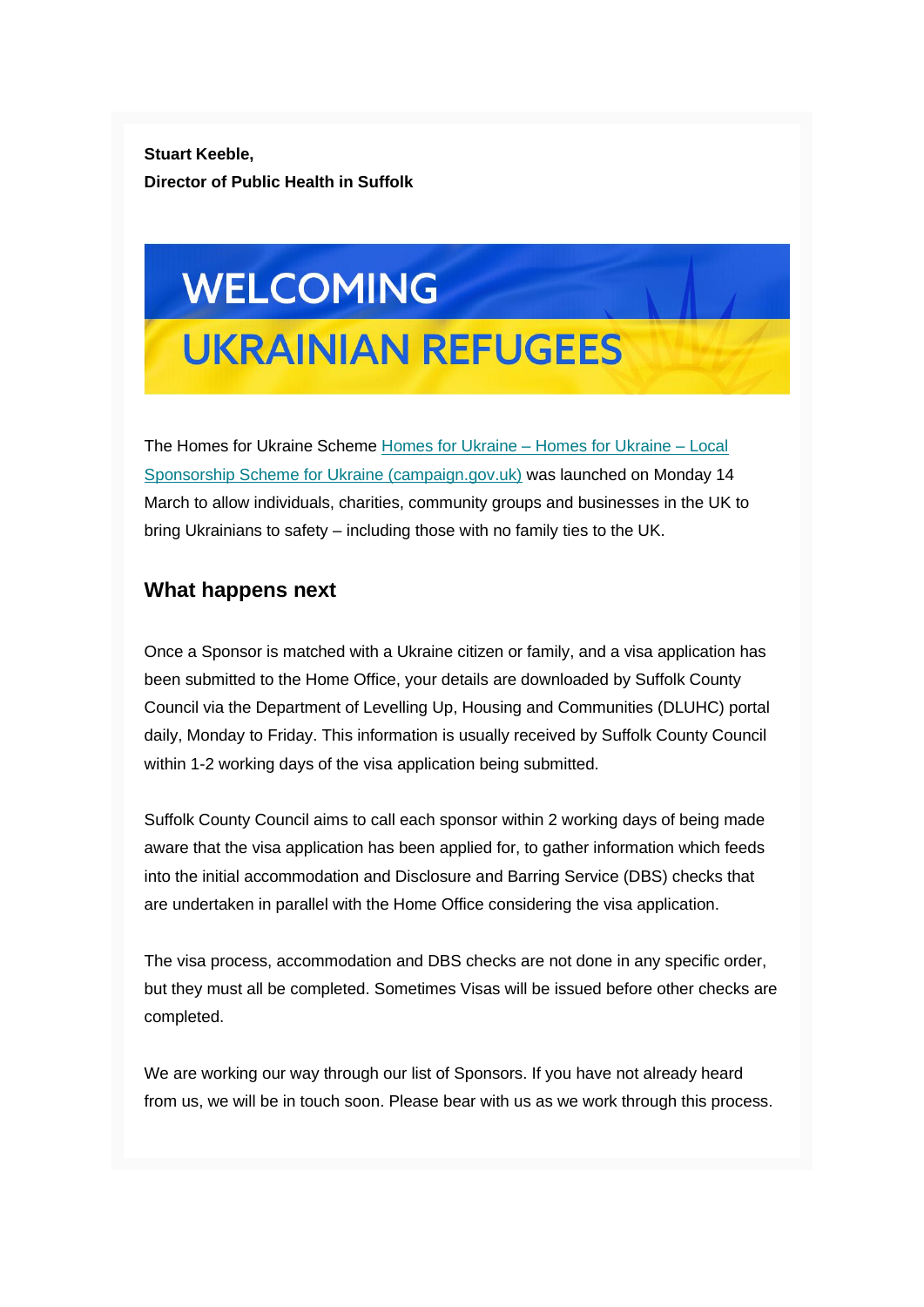Government guidance advises that guests who arrive via the Homes for Ukraine scheme are eligible for a one-off payment of £200.00 per person. Sponsors are also eligible for a monthly payment of £350.00.

As part of the initial contact with Sponsors, Suffolk County Council will be asking if Sponsors will be wishing to claim the £350.00 and if so, will request bank details from the host. Payments are made monthly in arrears.

We are currently establishing the process to enable us to make the £200.00 payment to guests arriving via the Homes for Ukraine scheme. Please bear with us as we develop this new system. We will share more information as it becomes available.

#### **How to access support**

We are conscious of the plight of Ukrainian refugees and want to do all we can to ensure that their arrival into Suffolk goes as smoothly as possible. To assist with this, we hope that most hosts will be able to support refugees to register with a GP and apply for school places, however we recognise some people will need some additional support and we are putting networks in place for this, which includes support for sponsors, refugees and community groups.

We will be getting in touch with all sponsors about how you can get involved in due course.

We are considering how best to meet Ukrainian guests' health and wellbeing needs and how we can offer support to help with integration and ESOL (English for speakers of other languages), particularly if there are lots of people arriving in dispersed, rural locations.

#### **About the Homes for Ukraine Scheme:**

- There will be no limit on the number of Ukrainian refugees who can come to the UK for up to three years
- Refugees will be able to work, claim benefits, and access health and education provisions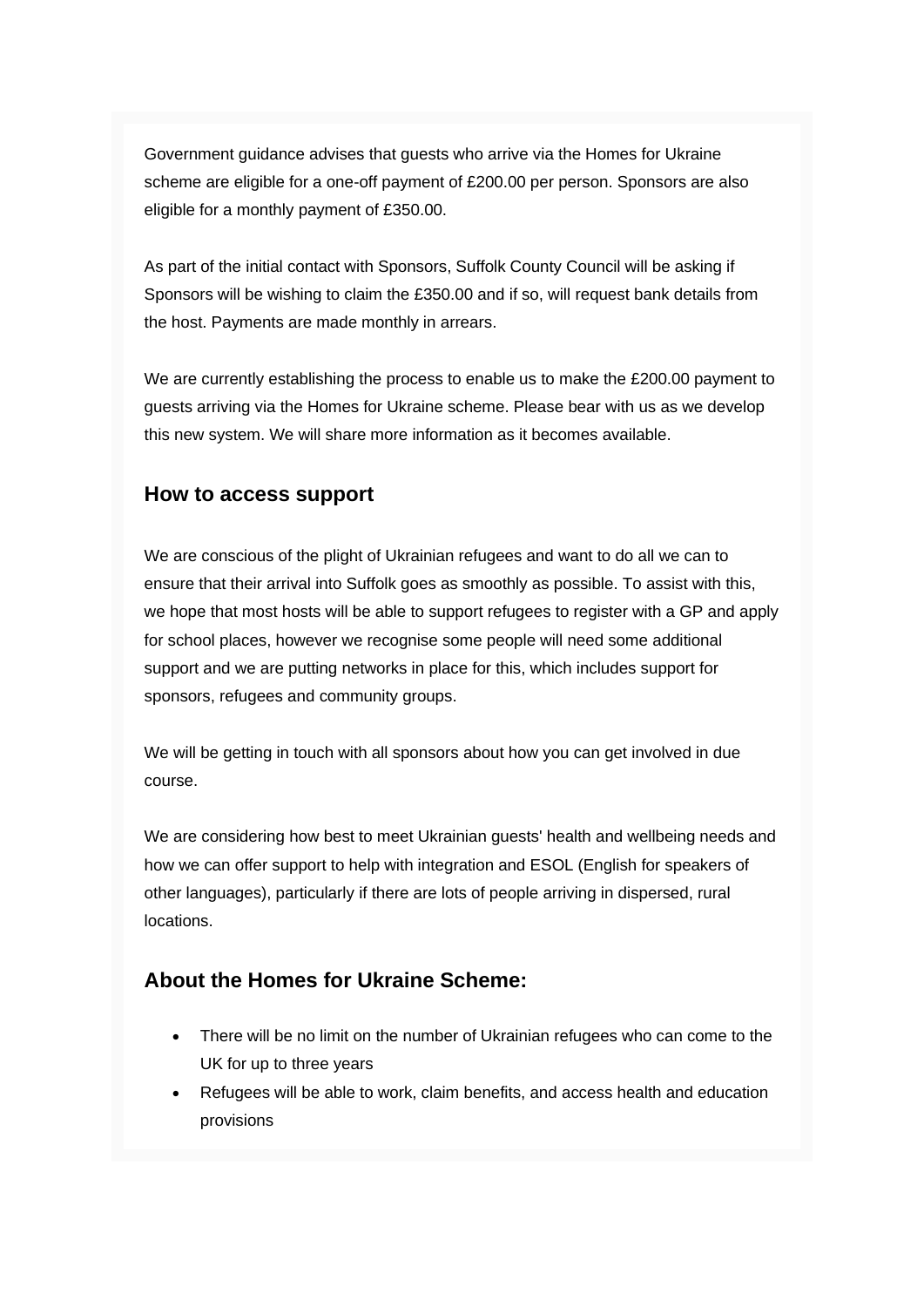- The portal for host households to offer accommodation either in their own homes or separate properties is now live and can be accessed at [Homes for](https://suffolk.us15.list-manage.com/track/click?u=6a4b611d774833befc266f91b&id=d3f485e0f5&e=6f11f42378)  [Ukraine: register your interest -](https://suffolk.us15.list-manage.com/track/click?u=6a4b611d774833befc266f91b&id=d3f485e0f5&e=6f11f42378) GOV.UK (www.gov.uk)
- Arrivals will be split into two waves, with the first being host households who have already linked in with Ukrainian refugees and will submit a joint application, and the second consisting of refugees who have been matched to host households by charities and community groups
- Host households must commit to offering accommodation for a minimum of six months and will be entitled to claim £350 per month as a 'thank you payment' for up to one year
- Safeguarding checks will need to be carried out on adults in the host households
- Any accommodation offered will be assessed for suitability
- Once a host household stops accommodating the refugees, there will be an expectation for local authorities to help the refugees find alternative accommodation

Further information, and Frequently Asked Questions about what we are doing in Suffolk to support Ukrainian Refugees and how you can help, can be found at: [www.suffolk.gov.uk/SupportingRefugees](https://suffolk.us15.list-manage.com/track/click?u=6a4b611d774833befc266f91b&id=28707f75b9&e=6f11f42378)

Please check this webpage first. If you cannot find answers to your questions here, please email [refugeesupport@suffolk.gov.uk](mailto:refugeesupport@suffolk.gov.uk) and we will endeavour to respond as soon as possible.

# HOW YOU **CAN HELP**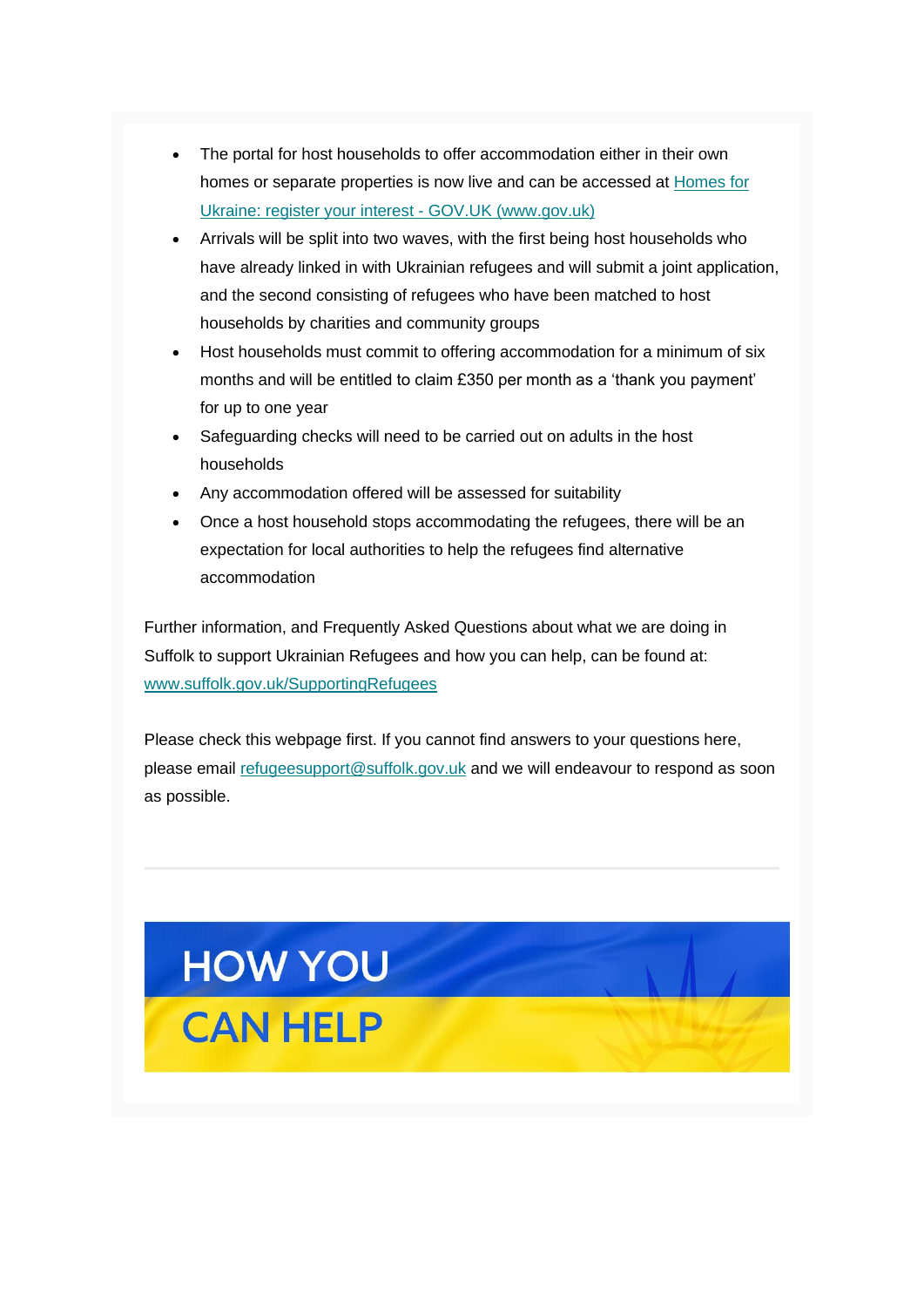We know that many of you will be interested in supporting the new government initiative to bring Ukrainian refugees to the UK to stay in people's own homes or other properties that you are able to offer. Here is the latest update on the Homes for Ukraine scheme.

The Government has announced the **Homes for Ukraine scheme**. If you are interested in offering accommodation, you can find out more about the scheme and how to register at [homesforukraine.campaign.gov.uk.](https://suffolk.us15.list-manage.com/track/click?u=6a4b611d774833befc266f91b&id=d08332dd30&e=6f11f42378)

Regardless of how sponsors arrange matching for the Homes for Ukraine scheme, they must register through the government website above.

More information about how Suffolk is supporting refugees can be found at [www.suffolk.gov.uk/SupportingRefugees](https://suffolk.us15.list-manage.com/track/click?u=6a4b611d774833befc266f91b&id=1a408db8f6&e=6f11f42378)

At the moment, we do not have any specific requirements for donated items here in Suffolk. If anyone wishes to do something practical, they could fundraise to raise contributions for charities working to support the refugee response. Details of some of those charities are below:

- To help meet the needs of the Ukraine refugees, you may wish to support national and international charities such as The Red Cross Ukraine Crisis Appeal [Ukraine Crisis Appeal | British Red Cross](https://suffolk.us15.list-manage.com/track/click?u=6a4b611d774833befc266f91b&id=01e9ab2f90&e=6f11f42378)
- Suffolk Refugee Support are our local refugee charity, you can find out about their response to the Ukraine situation on their website [Update on Ukrainian](https://suffolk.us15.list-manage.com/track/click?u=6a4b611d774833befc266f91b&id=b7742ca71a&e=6f11f42378)  refugee situation – [Suffolk Refugee Support](https://suffolk.us15.list-manage.com/track/click?u=6a4b611d774833befc266f91b&id=b7742ca71a&e=6f11f42378)
- Further information on how to help can be found on the Disasters emergency committee website [DEC Ukraine Humanitarian Appeal | Disasters Emergency](https://suffolk.us15.list-manage.com/track/click?u=6a4b611d774833befc266f91b&id=95c5340dde&e=6f11f42378)  **[Committee](https://suffolk.us15.list-manage.com/track/click?u=6a4b611d774833befc266f91b&id=95c5340dde&e=6f11f42378)**

#### **Beware of Scammers**

Please take care of your personal information to avoid sharing information with unscrupulous people who are seeking to exploit the current situation to commit identity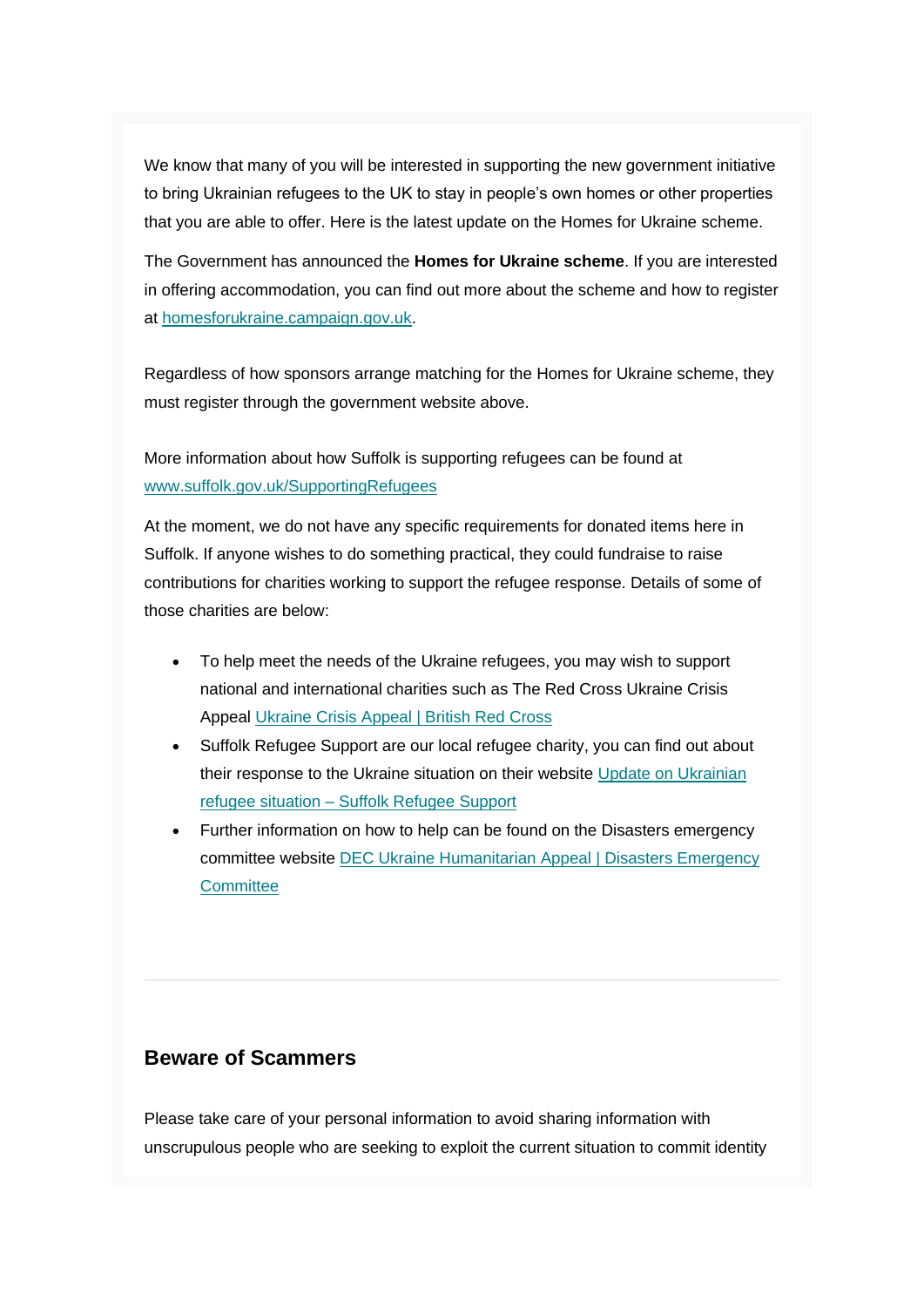fraud.

If you are either providing your personal information to allow the lead refugee guest to apply for the visa with the Home Office; or if you are offering your accommodation via a community group or other organisation, please make sure you know they are legitimate if you are sharing your personal information to enable them to make visa applications for you and your matched refugee guests on your behalf.

Whilst most people are very genuine, please also be aware that if you have agreed that the lead refugee guest will apply for the visa(s) with the Home Office, that we have heard that in some cases they are then applying for visas for more people than they may have told you and a larger group than you were expecting may arrive.



See below for the latest Government guidance about the current national situation:

- [Homes for Ukraine: guidance for councils -](https://suffolk.us15.list-manage.com/track/click?u=6a4b611d774833befc266f91b&id=6496ae5e8a&e=6f11f42378) GOV.UK (www.gov.uk)
- [Welcome: a guide for Ukrainians arriving in the UK -](https://suffolk.us15.list-manage.com/track/click?u=6a4b611d774833befc266f91b&id=09ce2e03d9&e=6f11f42378) GOV.UK (www.gov.uk)
- [Homes for Ukraine: sponsor guidance -](https://suffolk.us15.list-manage.com/track/click?u=6a4b611d774833befc266f91b&id=31f6137a4e&e=6f11f42378) GOV.UK (www.gov.uk)
- [Homes for Ukraine scheme: frequently asked questions -](https://suffolk.us15.list-manage.com/track/click?u=6a4b611d774833befc266f91b&id=c7b59e8674&e=6f11f42378) GOV.UK [\(www.gov.uk\)](https://suffolk.us15.list-manage.com/track/click?u=6a4b611d774833befc266f91b&id=c7b59e8674&e=6f11f42378)
- [Amendment to statutory homelessness duties for](https://suffolk.us15.list-manage.com/track/click?u=6a4b611d774833befc266f91b&id=fb2d812a80&e=6f11f42378) councils to those from Ukraine. - [GOV.UK \(www.legislation.gov.uk\)](https://suffolk.us15.list-manage.com/track/click?u=6a4b611d774833befc266f91b&id=fb2d812a80&e=6f11f42378)
- [Update to Adult Education Budget funding rules \(inclusion](https://suffolk.us15.list-manage.com/track/click?u=6a4b611d774833befc266f91b&id=27fe4e987e&e=6f11f42378) of Ukrainian adults) [GOV.UK \(www.gov.uk\)](https://suffolk.us15.list-manage.com/track/click?u=6a4b611d774833befc266f91b&id=27fe4e987e&e=6f11f42378)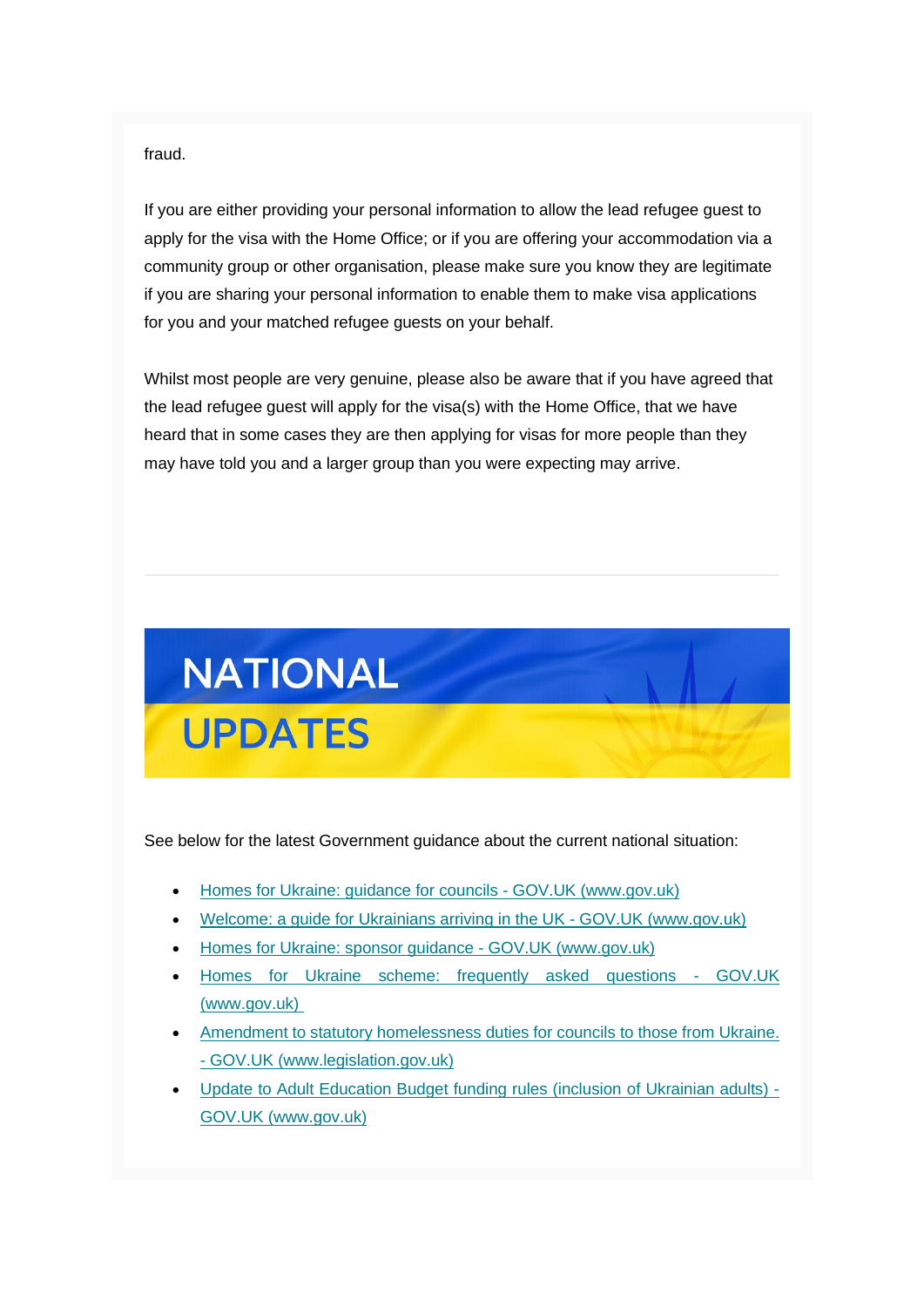# **SUFFOLK'S RESPONSE**

## **Suffolk County Council votes to condemn Putin's invasion of Ukraine and pledges its support for refugees**

At a meeting of the County Council held 24 March, councillors from across the political divide voted in favour of a motion condemning the war in Ukraine.

Suffolk County Council is pledging their full backing for the Ukrainian people and committing to support refugees arriving in Suffolk.

The cross party motion described the invasion of Ukraine as "immoral and reprehensible", and praised the "enduring bravery" of the Ukrainian people against Russian aggression. The motion also stated that the council in no way associated the actions of the Russian government with individuals of Russian heritage living in Suffolk.

On the issue of refugees the council made clear its willingness to help settle individuals and families fleeing the conflict. Committing itself to support the people of Ukraine and pledged to work with District and Borough Councils along with the Suffolk Resilience Forum, the Voluntary Sector, Suffolk Refugee Support and MPs to ensure all efforts are made to welcome Displaced People coming from Ukraine to Suffolk.

The motion went on to praise the Government's economic response to the conflict, but stressed the need for easier and faster routes for refugees wanting to come to this country.

#### [Read more](https://suffolk.us15.list-manage.com/track/click?u=6a4b611d774833befc266f91b&id=489615d5f8&e=6f11f42378)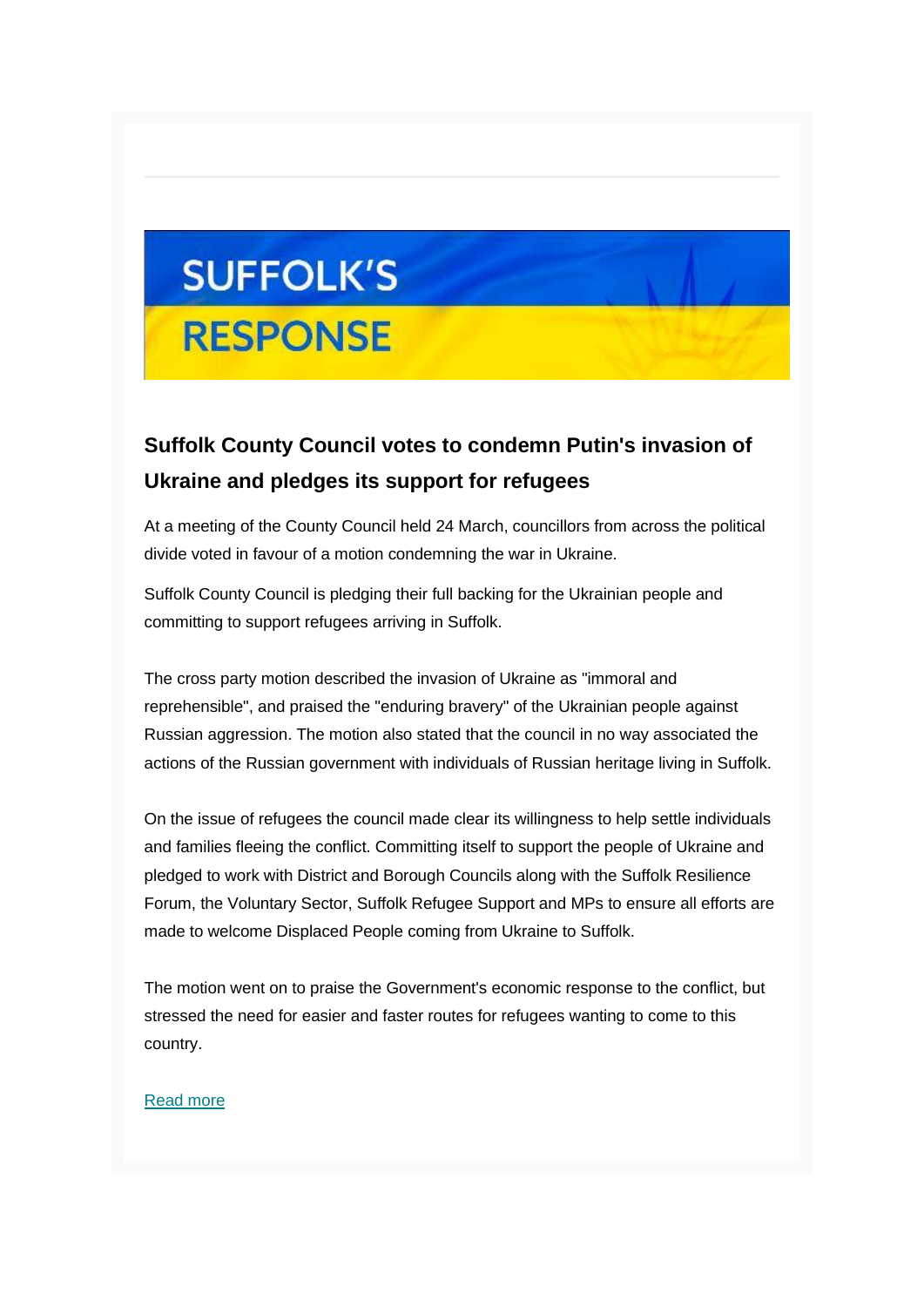## **Car washes clean up for charity**

Suffolk Fire and Rescue Service has raised over £8,000 for Ukraine and The Fire Fighters Charity from holding car washes across the county

Eight fire stations took part in the event on Saturday 26 March including Beccles, Hadleigh, Holbrook, Ixworth, Lowestoft South, Newmarket, Stowmarket, and Stradbroke.

#### [Read more.](https://suffolk.us15.list-manage.com/track/click?u=6a4b611d774833befc266f91b&id=382fe2b425&e=6f11f42378)